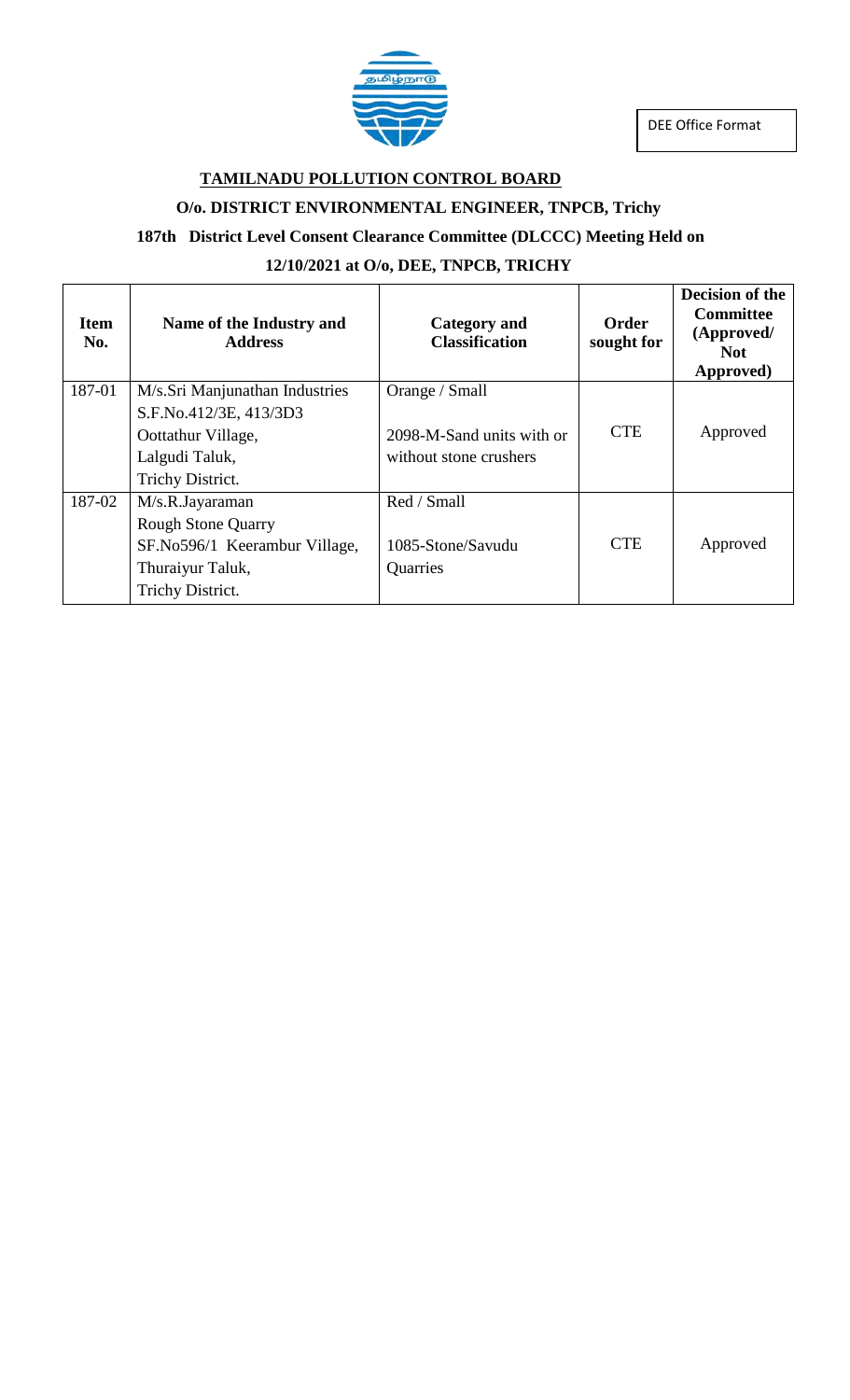

DEE Office Format

### **TAMILNADU POLLUTION CONTROL BOARD**

# **O/o. DISTRICT ENVIRONMENTAL ENGINEER, TNPCB, Trichy**

#### **188 th District Level Consent Clearance Committee (DLCCC) Meeting Held on**

# **20/10/2021at O/o, DEE, TNPCB, TRICHY**

| <b>Item</b><br>No. | Name of the Industry and Address                                                                                                                                                              | <b>Category</b> and<br><b>Classification</b>                                                                                                                                     | <b>Order</b><br>sought for | <b>Decision of</b><br>the<br><b>Committee</b><br>(Approved/<br><b>Not</b><br>Approved) |
|--------------------|-----------------------------------------------------------------------------------------------------------------------------------------------------------------------------------------------|----------------------------------------------------------------------------------------------------------------------------------------------------------------------------------|----------------------------|----------------------------------------------------------------------------------------|
| 188-01             | M/s.Kayal Hospital,<br>T.S.No.T.S.No.62p, 43p, 42p, 46, 45,<br>44, 47p, 63p, 64, 65, 66, 69 and 70,<br>Ward N Block 10,<br>Thiruchi Town,<br>Thiruchirappalli East Taluk,<br>Trichy District. | Orange /Small<br>2085-Health-care<br>Establishment (as defined<br>in BMW Rules) without<br>Incinerator and having<br>total waste water<br>generation less than 100<br><b>KLD</b> | <b>CTO</b><br>(Direct)     | Approved                                                                               |
| 188-02             | M/s.Sri Hospitals<br>S.F.No. 717/1,<br>Sevalur Village,<br>Manappaarai Taluk,<br>Trichy District.                                                                                             | Orange/Small<br>2085-Health-care<br>Establishment (as defined<br>in BMW Rules) without<br>Incinerator and having<br>total waste water<br>generation less than 100<br><b>KLD</b>  | <b>CTO</b><br>(Direct)     | Approved                                                                               |
| 188-03             | M/s.Ayyappa Saw Mill<br>S.F.No.211/1,<br>Thuvarankuruchi Village,<br>Marungapuri Taluk,<br>Trich District.                                                                                    | Green/Small<br>3042-Saw Mills                                                                                                                                                    | <b>CTO</b><br>(Direct)     | Approved                                                                               |
| 188-04             | M/s.Murugan Saw Mill<br>S.F.No.437/12, Thuraiyur Village,<br>Thuraiyur Taluk, Trichy District                                                                                                 | Green/Small<br>3042-Saw Mills                                                                                                                                                    | <b>CTO</b><br>(Direct)     | Approved                                                                               |
| 188-05             | M/s.Thambu Saw Mill<br>S.F.No.Old No. Old S.F.No.107/2,<br>New No.7/73A1A<br>Musiri East Village,<br>Musiri Taluk, Trichy District.                                                           | Green/Small<br>3042-Saw Mills                                                                                                                                                    | <b>CTO</b><br>(Direct)     | Approved                                                                               |